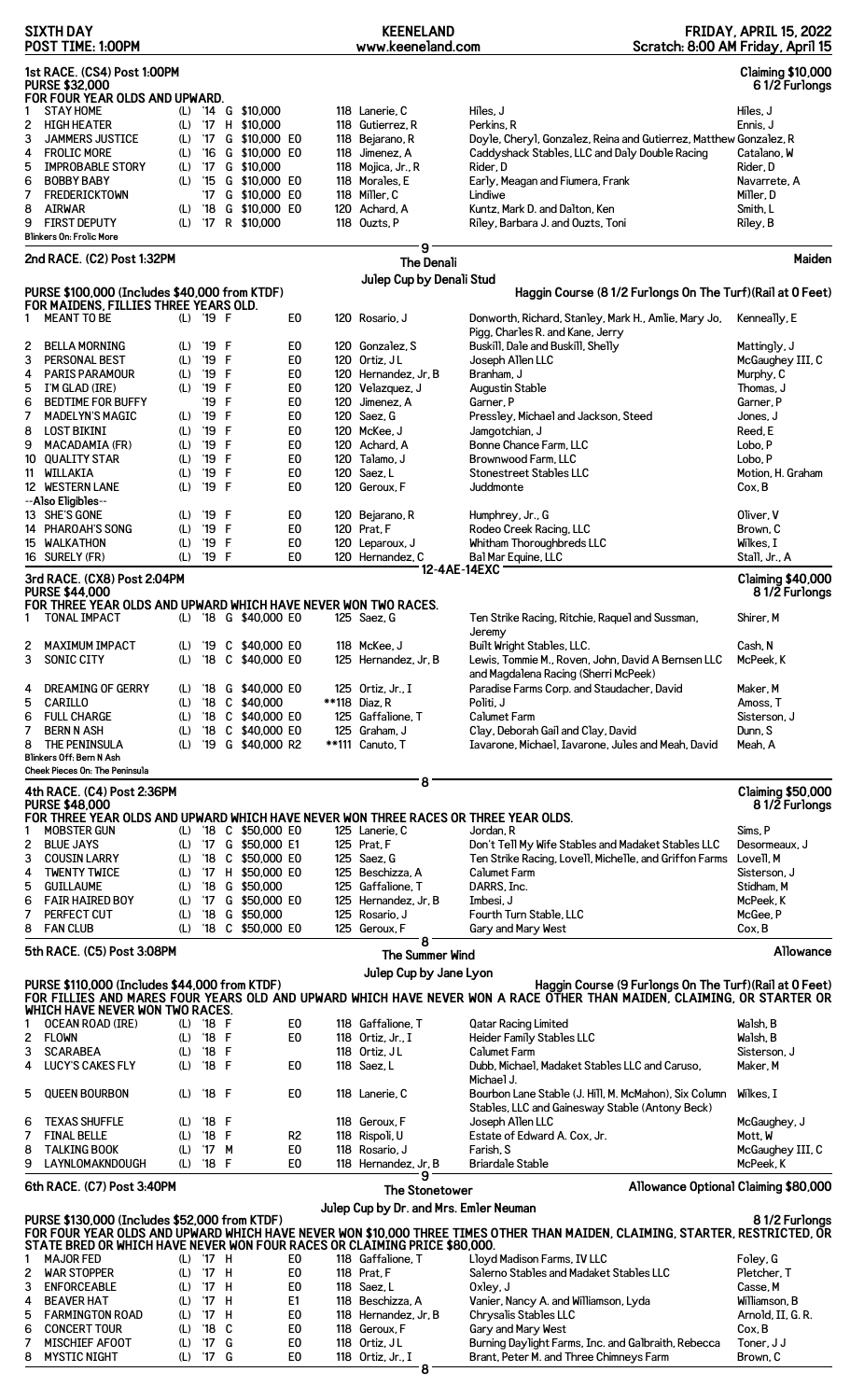|                            | <b>SIXTH DAY</b><br>POST TIME: 1:00PM                                                                                                          |            |                                  |                   |                                  |                | <b>KEENELAND</b><br>www.keeneland.com               |                                                                                                                             | <b>FRIDAY, APRIL 15, 2022</b><br>Scratch: 8:00 AM Friday, April 15 |
|----------------------------|------------------------------------------------------------------------------------------------------------------------------------------------|------------|----------------------------------|-------------------|----------------------------------|----------------|-----------------------------------------------------|-----------------------------------------------------------------------------------------------------------------------------|--------------------------------------------------------------------|
|                            | 7th RACE. (C8) Post 4:12PM                                                                                                                     |            |                                  |                   |                                  |                | The 3rd Running of<br><b>TVG Limestone (Listed)</b> |                                                                                                                             | <b>Stakes</b>                                                      |
|                            | PURSE \$200,000 (Includes \$50,000 from KTDF)<br>FOR FILLIES, THREE YEARS OLD.                                                                 |            |                                  |                   |                                  |                | \$200,000                                           | Haggin Course (51/2 Furlongs On The Turf) (Rail at 0 Feet)                                                                  |                                                                    |
| 1<br>$\mathbf{2}^{\prime}$ | THUNDER LOVE (GB)<br>HER WORLD (IRE)                                                                                                           |            | '19 F<br>'19 F                   |                   | E <sub>0</sub><br>E <sub>0</sub> |                | 118 Talamo, J<br>120 Ortiz, Jr., I                  | AMO Racing USA<br>Andrew Farm, Moulton, Susan, Windmill Manor Farm and Ward, W                                              | Lobo, P                                                            |
| 3                          | <b>KAUFYMAKER</b>                                                                                                                              |            | '19 F                            |                   | E <sub>0</sub>                   |                | 118 Ortiz, JL                                       | For the People Racing Stable LLC<br>Kaufman, G                                                                              | Ward, W                                                            |
| 4                          | RUTHIN (GB)                                                                                                                                    |            | '19                              | F                 |                                  | E <sub>0</sub> | 118 Velazquez, J                                    | Stonestreet Stables LLC                                                                                                     | Ward, W                                                            |
| 5                          | SIN CITY GAL                                                                                                                                   |            | '19                              | -F                |                                  |                | 118 Gutierrez, R                                    | Platts, Joey and Bennewith, Arnold                                                                                          | Diodoro, R                                                         |
| 6<br>7                     | <b>DERRYNANE</b><br><b>LOST MY SOCK</b>                                                                                                        |            | '19 F<br>'19                     | F                 |                                  |                | 120 Rosario. J<br>118 Hernandez, C                  | Waterville Lake Stables<br>Bonnie Rye Stable                                                                                | Clement, C<br>Ryan, D                                              |
| 8                          | <b>UNBRIDLED MARY</b>                                                                                                                          |            | '19                              | F                 |                                  |                | 118 Bravo, J                                        | West Point Thoroughbreds, Pine Racing Stables and                                                                           | Sadler, J                                                          |
| 9                          | <b>FAST COREY</b>                                                                                                                              |            | '19 F                            |                   |                                  | E <sub>0</sub> | 118 Geroux, F                                       | Pearl Racing<br>Dubb, Michael, Madaket Stables LLC and Caruso,                                                              | Cox, B                                                             |
|                            | 10 GUN BOAT<br>Blinkers Off: Ruthin (GB)                                                                                                       |            | '19 F                            |                   | E <sub>0</sub>                   |                | 118 Saez, L                                         | Michael J.<br>Janney, III, S                                                                                                | McGaughey III, C                                                   |
|                            | 8th RACE. (C6) Post 4:44PM                                                                                                                     |            |                                  |                   |                                  |                | 10<br>The Mt. Brilliant                             |                                                                                                                             | Allowance Optional Claiming \$62,500                               |
|                            |                                                                                                                                                |            |                                  |                   |                                  |                |                                                     | Julep Cup by Mt. Brilliant Farm                                                                                             |                                                                    |
|                            | PURSE \$120,000 (Includes \$48,000 from KTDF)<br>OR WHICH HAVE NEVER WON THREE RACES OR CLAIMING PRICE \$62,500.                               |            |                                  |                   |                                  |                |                                                     | FOR FILLIES AND MARES FOUR YEARS OLD AND UPWARD WHICH HAVE NEVER WON \$10,000 TWICE OTHER THAN MAIDEN, CLAIMING, OR STARTER | 7 Furlongs                                                         |
| 1                          | FIRE ON TIME                                                                                                                                   |            | (L) '18 F                        |                   |                                  | E <sub>0</sub> | 118 Talamo, J                                       | Albaugh Family Stables LLC                                                                                                  | Romans, D                                                          |
| 2<br>3                     | <b>WINWARD FLO</b><br><b>RAZOR GLASS</b>                                                                                                       | (L)        | '18<br>$^{\prime}18$             | $\mathsf{F}$<br>F | \$62,500 EO                      | E <sub>0</sub> | **113 Canuto, T<br>118 Prat, F                      | Wallace, K<br>DARRS, Inc.                                                                                                   | Wallace, K<br>Walsh, B                                             |
| 4                          | <b>BRATTLE HOUSE</b>                                                                                                                           | (L)        | $^{\prime}18$                    | F                 | E <sub>0</sub>                   |                | 118 Saez, L                                         | OXO Equine LLC                                                                                                              | Lobo, P                                                            |
| 5                          | <b>FRONT STREET</b>                                                                                                                            | (L)        | $^{\prime}18$                    | F                 | E <sub>0</sub>                   |                | 120 Hernandez, Jr, B                                | Millennium Farms                                                                                                            | Asmussen, S                                                        |
| 6                          | <b>FRAUDULENT CHARGE</b>                                                                                                                       | (L)        | $^{\prime}18$                    | F                 | E1                               |                | 118 Velazquez, J                                    | Team Gaudet and Five Hellions Farm                                                                                          | Gaudet, L                                                          |
| 7<br>8                     | TIZ SPLENDID NEWS<br><b>FARSIGHTED</b>                                                                                                         | (L)<br>(L) | $^{\prime}18$<br>$^{\prime}18$   | F<br>F            | E <sub>0</sub><br>E <sub>0</sub> |                | 120 Gaffalione, T<br>118 Graham, J                  | Shirai, T<br>Humphrey, Jr., G                                                                                               | Ward, W<br>Arnold, II, G. R.                                       |
| 9                          | ZAINALARAB                                                                                                                                     | (L)        | $^{\prime}18$                    | F                 | E <sub>0</sub>                   |                | 118 Ortiz, Jr., I                                   | Shadwell Stable                                                                                                             | Brown, C                                                           |
|                            | 10 BEES AND HONEY                                                                                                                              | (L)        | $^{\prime}$ 18                   | F                 | E <sub>0</sub>                   |                | 118 Geroux, F                                       | Gainesway Stable (Antony Beck) and Rosen, Andrew                                                                            | McGaughey, J                                                       |
|                            | 11 LIBERTY MD<br>12 HONORIFIQUE                                                                                                                | (L)<br>(L) | $^{\prime}$ 17<br>$^{\prime}18$  | M<br>F            | E <sub>0</sub>                   | E <sub>0</sub> | 118 Leparoux, J<br>118 Rosario, J                   | <b>CHP Racing</b><br>Green Lantern Stables LLC                                                                              | Wilkes, I                                                          |
|                            | --Also Eligibles--                                                                                                                             |            |                                  |                   |                                  |                |                                                     |                                                                                                                             | Kenneally, E                                                       |
|                            | 13 REGAL RETORT                                                                                                                                | (L)        | '16                              |                   | M \$62,500                       |                | 118 Ortiz, JL                                       | Charlton, David, MarchFore Thoroughbreds and<br><b>Bradley Thoroughbreds</b>                                                | Asmussen, S                                                        |
|                            | 14 RECODED                                                                                                                                     | (L)        | '17 M                            |                   |                                  |                | 118 Corrales, G                                     | Foster Family Racing, Miller, Douglas E., Wargel, William Foster, E<br>J. and R.K. Eckrich Racing, LLC                      |                                                                    |
|                            | 15 JUNGLE JUICE (IRE)                                                                                                                          | (L)        | '16 M                            |                   |                                  | E <sub>0</sub> | 118 Beschizza, A                                    | BG Stables, Ford, Beth and Meah, David                                                                                      | Meah, A                                                            |
|                            | 9th RACE. (C9) Post 5:16PM                                                                                                                     |            |                                  |                   |                                  |                | The 34th Running of                                 | 12-3AE                                                                                                                      | <b>Stakes</b>                                                      |
|                            |                                                                                                                                                |            |                                  |                   |                                  |                | \$600,000                                           | The Maker's Mark Mile (Grade I)                                                                                             |                                                                    |
|                            | PURSE \$600,000 (Includes \$100,000 from KTDF)                                                                                                 |            |                                  |                   |                                  |                |                                                     | Haggin Course (8 Furlongs On The Turf) (Rail at 0 Feet)                                                                     |                                                                    |
|                            |                                                                                                                                                |            |                                  |                   |                                  |                |                                                     |                                                                                                                             |                                                                    |
|                            | FOR FOUR YEAR OLDS AND UPWARD.                                                                                                                 |            |                                  |                   |                                  |                |                                                     |                                                                                                                             |                                                                    |
|                            | IN LOVE (BRZ)                                                                                                                                  |            | '16 G                            |                   |                                  | E0             | 123 Achard, A                                       | Bonne Chance Farm, LLC and Stud R D I, LLC.                                                                                 | Lobo, P                                                            |
| 2<br>3                     | SHIRL'S SPEIGHT<br><b>ATONE</b>                                                                                                                |            | $^{\prime}$ 17<br>$^{\prime}$ 17 | н<br>G            | E <sub>0</sub>                   | E0             | 123 Saez, L<br>123 Gaffalione, T                    | Finke, C<br>Wycoff, J                                                                                                       | Attfield, R<br>Maker, M                                            |
| 4                          | <b>MASEN (GB)</b>                                                                                                                              |            | $^{\prime}18$                    | G                 |                                  |                | 123 Prat, F                                         | Juddmonte                                                                                                                   | Brown, C                                                           |
| 5                          | <b>IVAR (BRZ)</b>                                                                                                                              |            | '16                              | н                 |                                  | E0             | 123 Talamo, J                                       | Bonne Chance Farm, LLC and Stud R D I, LLC.                                                                                 | Lobo, P                                                            |
| 6<br>7                     | <b>SMOOTH LIKE STRAIT</b><br><b>COUNT AGAIN</b>                                                                                                |            | $^{\prime}$ 17<br>$^{\prime}15$  | н<br>G            |                                  | E <sub>0</sub> | 123 Rispoli, U<br>123 Rosario, J                    | Cannon Thoroughbreds, LLC<br>Agave Racing Stable and Sam-Son Farm                                                           | McCarthy, M<br>D'Amato, P                                          |
| 8                          | SOMELIKEITHOTBROWN                                                                                                                             |            | '16                              | н                 | E <sub>0</sub>                   |                | 123 Ortiz, JL                                       | Skychai Racing LLC and Sand Dollar Stable LLC                                                                               | Maker, M                                                           |
| 9                          | SET PIECE (GB)                                                                                                                                 |            | $^{\prime}16$                    | G                 |                                  | E <sub>0</sub> | 123 Geroux, F                                       | Juddmonte                                                                                                                   | Cox, B                                                             |
|                            | 10 MIRA MISSION<br>11 PUBLIC SECTOR (GB)                                                                                                       |            | $^{\prime}18$<br>'18             | G<br>C            | E <sub>0</sub>                   |                | 123 Leparoux, J<br>123 Ortiz, Jr., I                | Mary Abeel Sullivan Revocable Trust<br>Klaravich Stables, Inc.                                                              | Wilkes, I<br>Brown, C                                              |
|                            | Blinkers On: Atone                                                                                                                             |            |                                  |                   |                                  |                |                                                     |                                                                                                                             |                                                                    |
|                            | 10th RACE. (C1) Post 5:48PM                                                                                                                    |            |                                  |                   |                                  |                | $11^{\circ}$<br>The Woods Edge                      |                                                                                                                             |                                                                    |
|                            |                                                                                                                                                |            |                                  |                   |                                  |                |                                                     | Julep Cup by Woods Edge Farm, LLC                                                                                           | Maiden                                                             |
|                            | PURSE \$100,000 (Includes \$40,000 from KTDF)                                                                                                  |            |                                  |                   |                                  |                |                                                     |                                                                                                                             | 6 Furlongs                                                         |
|                            | FOR MAIDENS, FILLIES THREE YEARS OLD.<br>OMA THE GREAT                                                                                         | (L)        | '19 F                            |                   |                                  | E0             | 120 Ortiz, Jr., I                                   | Stanley, Mark H. and Stanley, Nancy W.                                                                                      | McGaughey III, C                                                   |
| 2                          | SUPER CHRISTIE                                                                                                                                 | (L)        | '19 F                            |                   | E <sub>0</sub>                   |                | 120 Velazquez, J                                    | Fipke, C                                                                                                                    | Stewart, D                                                         |
| 3                          | SIS BOOM BOB                                                                                                                                   | (L)        | '19 F                            |                   |                                  | E <sub>0</sub> | 120 Leparoux, J                                     | Adams, Aubrey, Viramontes, Jorge E., Gerstel, Tom,                                                                          | Gonzalez, R                                                        |
| 4                          | <b>NAPA CANDY</b>                                                                                                                              | (L)        | '19                              | F                 |                                  | E <sub>0</sub> | 120 Bejarano, R                                     | Kitchen, Jeff and Gordon, Tom<br>Donald R. Dizney LLC                                                                       | Oliver, V                                                          |
| 5                          | DONTGETABOVURAISIN                                                                                                                             | (L)        | '19                              | F                 | E <sub>0</sub>                   |                | 120 Beschizza, A                                    | Branham, D                                                                                                                  | Kenneally, E                                                       |
| 6                          | <b>REGAL REALM</b>                                                                                                                             | (L)        | '19                              | F                 |                                  | E <sub>0</sub> | 120 Saez, L                                         | Augustin Stable                                                                                                             | Thomas, J                                                          |
| 7<br>8                     | <b>BE TOUGH</b><br>AN APPLE A DAY                                                                                                              | (L)<br>(L) | '19<br>'19                       | F<br>F            | E <sub>0</sub>                   | E <sub>0</sub> | 120 Landeros, C<br>120 Corrales, G                  | Van Meter, II, TF<br>KatieRich Stables LLC                                                                                  | Toye, K<br>Leitch, D                                               |
| 9                          | <b>SURCHARGE</b>                                                                                                                               | (L)        | '19                              | F                 | E <sub>0</sub>                   |                | 120 Graham, J                                       | Desk Farms LLC                                                                                                              | Lyster, S                                                          |
| 10                         | JALEBI BABY                                                                                                                                    | (L)        | '19                              | F                 | E <sub>0</sub>                   |                | 120 Murrill, M                                      | Chowhan, N                                                                                                                  | Flint, B                                                           |
| 11                         | <b>JETINWITHCLASS</b>                                                                                                                          | (L)        | '19                              | F                 | E <sub>0</sub>                   |                | 120 Morales, E                                      | Hidden Creek Farm and Carr, Austin                                                                                          | Ennis, J                                                           |
|                            | 12 VERONICA GREENE<br>--Also Eligibles--                                                                                                       | (L)        | '19                              | F                 | E <sub>0</sub>                   |                | 120 Ortiz, JL                                       | Brant, P                                                                                                                    | Brown, C                                                           |
|                            | 13 SWEET BABY RAY                                                                                                                              |            | '19                              | F                 | E <sub>0</sub>                   |                | **113 Canuto, T                                     | Horn, H                                                                                                                     | Horn, H                                                            |
|                            | 14 ESTOLE                                                                                                                                      | (L)        | '19                              | F                 | E1                               |                | 120 Rosario, J                                      | Juddmonte                                                                                                                   | Mott. W                                                            |
|                            | 15 KENDALL SPIRIT<br>Blinkers On: Sis Boom Bob                                                                                                 |            | '19 F                            |                   |                                  |                | 120 Jimenez, A                                      | Davis, R                                                                                                                    | Davis, R                                                           |
|                            |                                                                                                                                                |            |                                  |                   |                                  |                |                                                     | 12-3AE<br>Off Races:C3 - C10 - CS1 - CS2 - CS3 - CX5 - CX6 - CX7 - CX9                                                      |                                                                    |
|                            |                                                                                                                                                |            |                                  |                   |                                  |                |                                                     |                                                                                                                             |                                                                    |
|                            | Extra Races For Saturday, April 16, 2022                                                                                                       |            |                                  |                   |                                  |                |                                                     | Closing Wednesday, April 13, 2022<br>The Bewitch (Grade III), Purse \$300,000                                               |                                                                    |
|                            | (Entries Close on Wednesday, April 13, 2022)<br><b>EXTRA RACE NO 4</b>                                                                         |            |                                  |                   |                                  |                | <b>STARTER ALLOWANCE</b>                            | Fillies And Mares Four Year Olds and Upward, Twelve Furlongs (Turf)                                                         |                                                                    |
| X4                         | Purse \$51,000. For Fillies And Mares Four Years Old and Upward Which Have Started<br>For A Claiming Price Of \$20,000 Or Less In 2021 - 2022. |            |                                  |                   |                                  |                |                                                     | (To be run Friday, April 29, 2022)                                                                                          |                                                                    |
|                            | Weight                                                                                                                                         |            |                                  |                   |                                  |                |                                                     | ATTENTION HORSEMEN: Condition Book Correction for Wednesday April 27                                                        |                                                                    |
|                            | (Races Where Entered For \$20,000 Or Less Not Considered In Allowances)                                                                        |            |                                  |                   |                                  |                |                                                     | Race 1 should read Fillies and Mares 3 and UP<br>ATTENTION HORSEMEN: Please see Baley to pick up paddock passes for your    |                                                                    |

ATTENTION HORSEMEN: Please see Baley to pick up paddock passes for your barn crew the morning of each Stake. Passes are not needed for regular overnight races.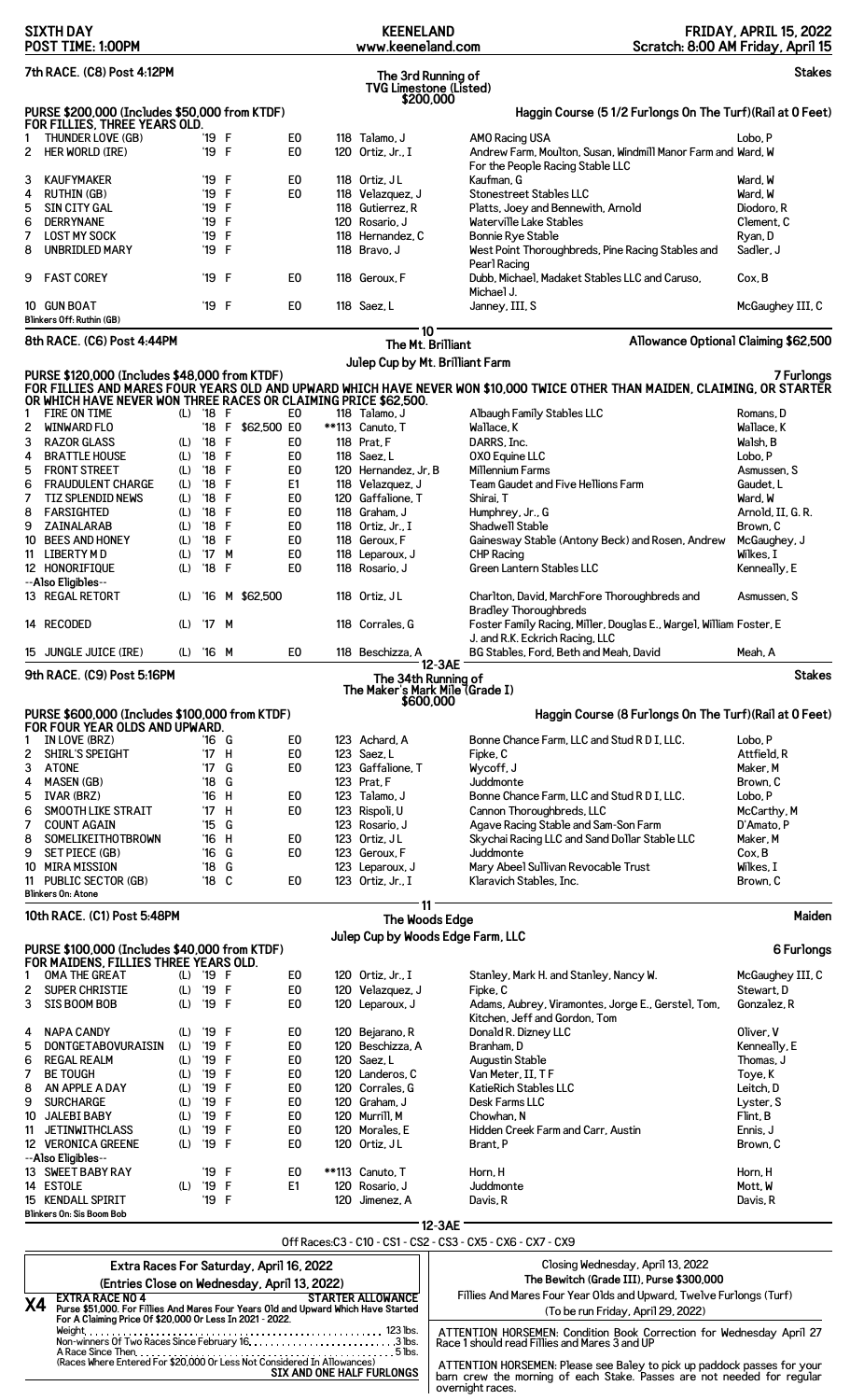## **SIXTH DAY POST TIME: 1:00PM**

| <b>X5</b> | <b>EXTRA RACE NO 5</b><br>CI ATMING<br>Purse \$41,000. For Fillies And Mares Three Years Old and Upward Which Have Never<br>Won Two Races.                             |
|-----------|------------------------------------------------------------------------------------------------------------------------------------------------------------------------|
|           | <b>CLAIMING PRICE \$30,000</b>                                                                                                                                         |
|           | (Races Where Entered For \$20,000 Or Less Not Considered In Allowances)<br><b>SEVEN FURLONGS</b>                                                                       |
| <b>X6</b> | <b>EXTRA RACE NO 6</b><br>CI ATMTNG<br>Purse \$39,000. For Fillies And Mares Three Years Old and Upward Which Have Never<br>Won Three Races or Three Year Old Fillies. |
|           | <b>CLAIMING PRICE \$20,000</b>                                                                                                                                         |
|           | (Races Where Entered For \$16,000 Or Less Not Considered In Allowances)<br>SIX AND ONE HALF FURLONGS                                                                   |
| Х7        | <b>EXTRA RACE NO 7</b><br>CI ATMING<br>Purse \$60,000. For Fillies And Mares Four Years Old and Upward.                                                                |
|           | <b>CLAIMING PRICE \$40,000</b>                                                                                                                                         |
|           | (Races Where Entered For \$32,000 Or Less Not Considered In Allowances)<br><b>SIX FURLONGS</b>                                                                         |
| Χ8        | <b>MAIDEN/CLAIMING</b><br><b>EXTRA RACE NO 8</b>                                                                                                                       |
|           | Purse \$45,000. For Maidens, Three Years Old and Upward.<br>Three Year Olds. 118 lbs.<br>Older. 125 lbs.<br><b>CLAIMING PRICE \$50,000</b>                             |
|           | <b>SIX FURLONGS</b>                                                                                                                                                    |

If you would like to request seating please visit https://www.keeneland.com/horsemens-hospitality-guide

Reminder Summer Stabling Stall Applications are due April 11

Trainers who wish to enter a horse at Keeneland are required to complete the

following:<br>Trainer/Vet Agreement. A 2022 agreement signed by both the trainer and<br>his/her attending veterinarian must be on file at Keeneland. Signed agreements<br>can be emailed to GMundy@keeneland.com.<br>Attending Veterinaria

Horsemen-Please note that your KHRC license will grant you grandstand<br>general admission. Horsemen's Hospitality will be in touch with all primary<br>owners of Stakes runners to share available accommodations for upgraded<br>hosp

Attention Trainers: In Today signs must be posted on the stall door by 7:30 a.m. on race day. Stable office personnel will deliver signs to your barn.

Race for the full purse amount in KTDF races by making sure your horse is REGISTERED with KTDF PRIOR to the close of entries. Contact Jenny McGaughey at 859-361-6002.

The starting gate will be open Tuesday-Sunday from 6:30am-9:30am

KEENELAND RACE SHUTTLE: Sallee will provide daily shuttle service to<br>Keeneland from Churchill Downs, Trackside and The Thoroughbred Center.<br>VALID HEALTH and COGGINS CERTIFICATES MUST ACCOMPANY EACH HORSE<br>TO RIDE ON THE SHU HORSES ONLY-NO EXCEPTIONS!

WORKOUTS: All trainers must provide clockers with name, distance and trainer PRIOR to workout (by pedigree if unnamed).

THE RECEIVING BARNS ARE BARNS #3 and 4

Training Hours: MAIN TRACK: 5:30am-10am (two breaks, 7-7:30 and 8:30-9) reserved speed work window 10 mins after each break. TRAINING TRACK: 5:30am-11am (no breaks).

Paddock Schooling Hours: RACE DAYS: 6am-10am, 12:05pm-12:45pm, during races (limited #-MUST have permission from Paddock Judge). DARK DAYS: 6am-noon.

Lasix horses will be treated in their stalls between 4 to 4 1/2 hours prior to their scheduled post time. An attendant must be present with the horse. Unattended horses will not be treated. Ship-in trainers should promptly notify the Stall Office of their location if horses are not in the receiving barn.

ALL HORSES MUST REPORT TO BARN 21 FORTY-FIVE (45) MINUTES PRIOR TO POST TIME FOR TCO2 TESTING. KEENELAND WILL TEST A MINIMUM OF TWO (2) RACES EACH DAY WITH ALL HORSES IN THE SELECTED RACES TESTED.

STAKES SCRATCH RULE: A horse may be scratched from a stakes race for any<br>reason at any time until FOUR HOURS prior to post time for the race by<br>obtaining written approval from the stewards. Scratches due to track condition

If you wish to receive text alerts please contact the racing office.

All mail deliveries must have the recipient's name and the trainer's name.

Keeneland now provides 24 x 7 access to your statements, 1099's and available balances via our web site at www.keeneland.com. Select Racing -> Horsemen's Information -> Horsemen Accounts to view your information.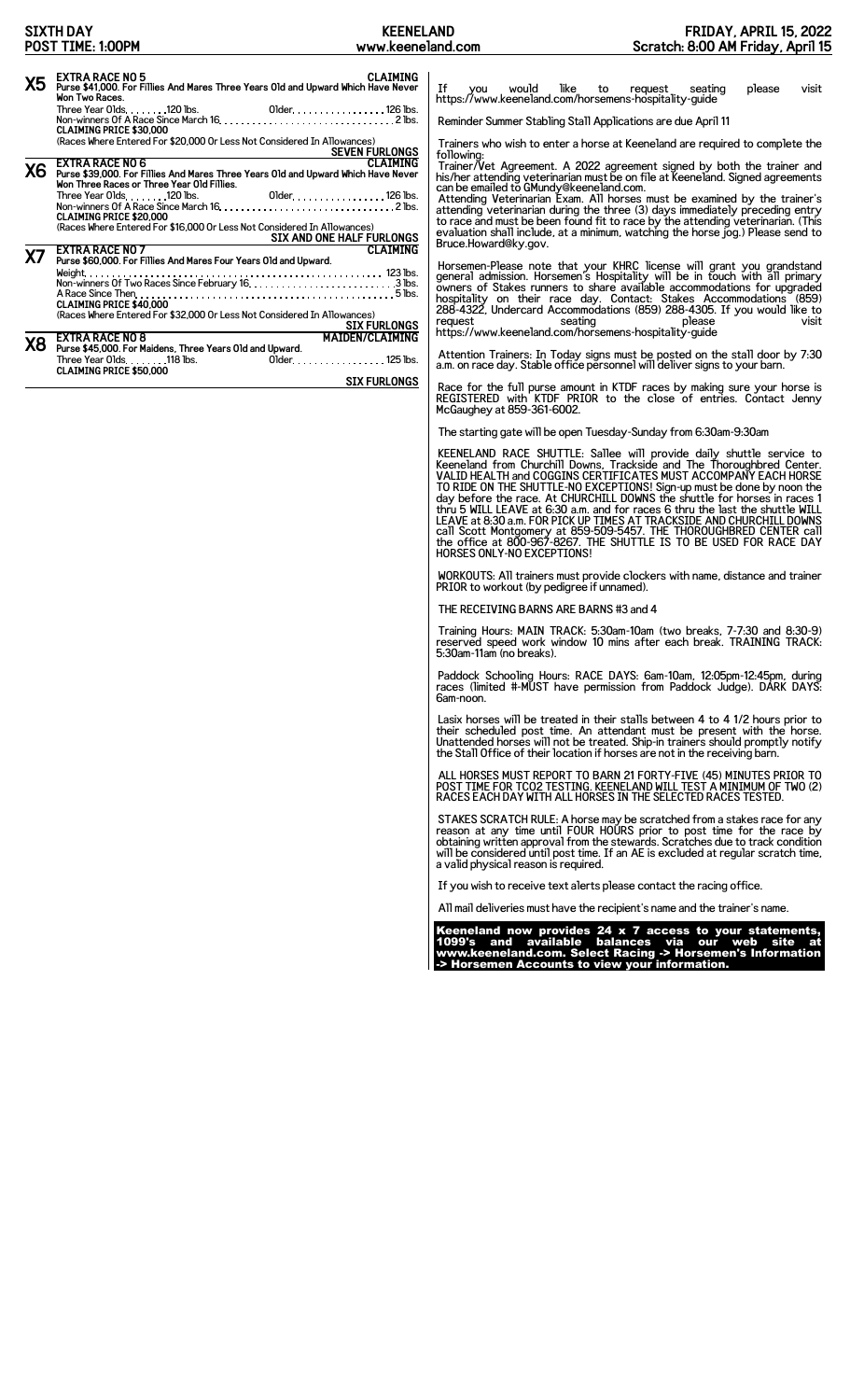## **KEENELAND - IN TODAY SHEET**

| 1<br><b>AIRWAR</b><br>8/9<br>AN APPLE A DAY<br>10<br>8/15<br><b>ATONE</b><br>9<br>3/11<br>PP<br>B<br>R#<br><b>BEAVER HAT</b><br>6<br>4/8<br>2<br>BEDTIME FOR BUFFY<br>6/16<br>8<br><b>BEES AND HONEY</b><br>10/15<br>$\overline{c}$<br>BELLA MORNING<br>2/16<br>3<br>BERN N ASH<br>7/8<br>7/15<br>BE TOUGH<br>10<br><b>BLUE JAYS</b><br>4<br>2/8<br><b>BOBBY BABY</b><br>1<br>6/9<br><b>BRATTLE HOUSE</b><br>4/15<br>8<br>C<br>R#<br>PP<br>3<br><b>CARILLO</b><br>5/8<br>6<br><b>CONCERT TOUR</b><br>6/8<br>9<br><b>COUNT AGAIN</b><br>7/11<br>4<br><b>COUSIN LARRY</b><br>3/8<br>R#<br>PP<br>D<br>DERRYNANE<br>7<br>6/10<br>DONTGETABOVURAISIN<br>10<br>5/15<br>DREAMING OF GERRY<br>3<br>4/8<br>E<br>R#<br>PP<br><b>ENFORCEABLE</b><br>6<br>3/8<br>ESTOLE<br>10 AE14/15<br>F<br>R#<br>PP<br>FAIR HAIRED BOY<br>4<br>6/8<br><b>FAN CLUB</b><br>4<br>8/8<br><b>FARMINGTON ROAD</b><br>6<br>5/8<br>FARSIGHTED<br>8<br>8/15<br>7<br><b>FAST COREY</b><br>9/10<br><b>FINAL BELLE</b><br>5<br>7/9<br>8<br>1/15<br><b>FIRE ON TIME</b><br><b>FIRST DEPUTY</b><br>9/9<br>1<br><b>FLOWN</b><br>5<br>2/9<br><b>FRAUDULENT CHARGE</b><br>6/15<br>8<br><b>FREDERICKTOWN</b><br>1<br>7/9<br><b>FROLIC MORE</b><br>1<br>4/9<br><b>FRONT STREET</b><br>8<br>5/15<br>3<br><b>FULL CHARGE</b><br>6/8<br>PP<br>G<br>R#<br>4<br><b>GUILLAUME</b><br>5/8<br>7<br><b>GUN BOAT</b><br>10/10<br>н<br>R#<br>PP<br>Her World (Ire)<br>2/10<br>7<br><b>HIGH HEATER</b><br>2/9<br>1<br><b>HONORIFIQUE</b><br>12/15<br>8<br>R#<br>I<br>PP<br>$\overline{c}$<br>I'M GLAD (IRE)<br>5/16<br><b>IMPROBABLE STORY</b><br>5/9<br>1<br>IN LOVE (BRZ)<br>9<br>1/11<br>9<br><b>IVAR (BRZ)</b><br>5/11<br>R#<br>PP<br>J<br>10/15<br><b>JALEBI BABY</b><br>10<br><b>JAMMERS JUSTICE</b><br>1<br>3/9<br><b>JETINWITHCLASS</b><br>10<br>11/15<br><b>JUNGLE JUICE (IRE)</b><br>8 AE15/15<br>K<br>R#<br>PP<br><b>KAUFYMAKER</b><br>7<br>3/10<br>KENDALL SPIRIT<br>10 ae15/15 | Α | R# | PP |
|-------------------------------------------------------------------------------------------------------------------------------------------------------------------------------------------------------------------------------------------------------------------------------------------------------------------------------------------------------------------------------------------------------------------------------------------------------------------------------------------------------------------------------------------------------------------------------------------------------------------------------------------------------------------------------------------------------------------------------------------------------------------------------------------------------------------------------------------------------------------------------------------------------------------------------------------------------------------------------------------------------------------------------------------------------------------------------------------------------------------------------------------------------------------------------------------------------------------------------------------------------------------------------------------------------------------------------------------------------------------------------------------------------------------------------------------------------------------------------------------------------------------------------------------------------------------------------------------------------------------------------------------------------------------------------------------------------------------------------------------------------------------------------------------------------------------------------------------------------------------------------------------------------------------------------------|---|----|----|
|                                                                                                                                                                                                                                                                                                                                                                                                                                                                                                                                                                                                                                                                                                                                                                                                                                                                                                                                                                                                                                                                                                                                                                                                                                                                                                                                                                                                                                                                                                                                                                                                                                                                                                                                                                                                                                                                                                                                     |   |    |    |
|                                                                                                                                                                                                                                                                                                                                                                                                                                                                                                                                                                                                                                                                                                                                                                                                                                                                                                                                                                                                                                                                                                                                                                                                                                                                                                                                                                                                                                                                                                                                                                                                                                                                                                                                                                                                                                                                                                                                     |   |    |    |
|                                                                                                                                                                                                                                                                                                                                                                                                                                                                                                                                                                                                                                                                                                                                                                                                                                                                                                                                                                                                                                                                                                                                                                                                                                                                                                                                                                                                                                                                                                                                                                                                                                                                                                                                                                                                                                                                                                                                     |   |    |    |
|                                                                                                                                                                                                                                                                                                                                                                                                                                                                                                                                                                                                                                                                                                                                                                                                                                                                                                                                                                                                                                                                                                                                                                                                                                                                                                                                                                                                                                                                                                                                                                                                                                                                                                                                                                                                                                                                                                                                     |   |    |    |
|                                                                                                                                                                                                                                                                                                                                                                                                                                                                                                                                                                                                                                                                                                                                                                                                                                                                                                                                                                                                                                                                                                                                                                                                                                                                                                                                                                                                                                                                                                                                                                                                                                                                                                                                                                                                                                                                                                                                     |   |    |    |
|                                                                                                                                                                                                                                                                                                                                                                                                                                                                                                                                                                                                                                                                                                                                                                                                                                                                                                                                                                                                                                                                                                                                                                                                                                                                                                                                                                                                                                                                                                                                                                                                                                                                                                                                                                                                                                                                                                                                     |   |    |    |
|                                                                                                                                                                                                                                                                                                                                                                                                                                                                                                                                                                                                                                                                                                                                                                                                                                                                                                                                                                                                                                                                                                                                                                                                                                                                                                                                                                                                                                                                                                                                                                                                                                                                                                                                                                                                                                                                                                                                     |   |    |    |
|                                                                                                                                                                                                                                                                                                                                                                                                                                                                                                                                                                                                                                                                                                                                                                                                                                                                                                                                                                                                                                                                                                                                                                                                                                                                                                                                                                                                                                                                                                                                                                                                                                                                                                                                                                                                                                                                                                                                     |   |    |    |
|                                                                                                                                                                                                                                                                                                                                                                                                                                                                                                                                                                                                                                                                                                                                                                                                                                                                                                                                                                                                                                                                                                                                                                                                                                                                                                                                                                                                                                                                                                                                                                                                                                                                                                                                                                                                                                                                                                                                     |   |    |    |
|                                                                                                                                                                                                                                                                                                                                                                                                                                                                                                                                                                                                                                                                                                                                                                                                                                                                                                                                                                                                                                                                                                                                                                                                                                                                                                                                                                                                                                                                                                                                                                                                                                                                                                                                                                                                                                                                                                                                     |   |    |    |
|                                                                                                                                                                                                                                                                                                                                                                                                                                                                                                                                                                                                                                                                                                                                                                                                                                                                                                                                                                                                                                                                                                                                                                                                                                                                                                                                                                                                                                                                                                                                                                                                                                                                                                                                                                                                                                                                                                                                     |   |    |    |
|                                                                                                                                                                                                                                                                                                                                                                                                                                                                                                                                                                                                                                                                                                                                                                                                                                                                                                                                                                                                                                                                                                                                                                                                                                                                                                                                                                                                                                                                                                                                                                                                                                                                                                                                                                                                                                                                                                                                     |   |    |    |
|                                                                                                                                                                                                                                                                                                                                                                                                                                                                                                                                                                                                                                                                                                                                                                                                                                                                                                                                                                                                                                                                                                                                                                                                                                                                                                                                                                                                                                                                                                                                                                                                                                                                                                                                                                                                                                                                                                                                     |   |    |    |
|                                                                                                                                                                                                                                                                                                                                                                                                                                                                                                                                                                                                                                                                                                                                                                                                                                                                                                                                                                                                                                                                                                                                                                                                                                                                                                                                                                                                                                                                                                                                                                                                                                                                                                                                                                                                                                                                                                                                     |   |    |    |
|                                                                                                                                                                                                                                                                                                                                                                                                                                                                                                                                                                                                                                                                                                                                                                                                                                                                                                                                                                                                                                                                                                                                                                                                                                                                                                                                                                                                                                                                                                                                                                                                                                                                                                                                                                                                                                                                                                                                     |   |    |    |
|                                                                                                                                                                                                                                                                                                                                                                                                                                                                                                                                                                                                                                                                                                                                                                                                                                                                                                                                                                                                                                                                                                                                                                                                                                                                                                                                                                                                                                                                                                                                                                                                                                                                                                                                                                                                                                                                                                                                     |   |    |    |
|                                                                                                                                                                                                                                                                                                                                                                                                                                                                                                                                                                                                                                                                                                                                                                                                                                                                                                                                                                                                                                                                                                                                                                                                                                                                                                                                                                                                                                                                                                                                                                                                                                                                                                                                                                                                                                                                                                                                     |   |    |    |
|                                                                                                                                                                                                                                                                                                                                                                                                                                                                                                                                                                                                                                                                                                                                                                                                                                                                                                                                                                                                                                                                                                                                                                                                                                                                                                                                                                                                                                                                                                                                                                                                                                                                                                                                                                                                                                                                                                                                     |   |    |    |
|                                                                                                                                                                                                                                                                                                                                                                                                                                                                                                                                                                                                                                                                                                                                                                                                                                                                                                                                                                                                                                                                                                                                                                                                                                                                                                                                                                                                                                                                                                                                                                                                                                                                                                                                                                                                                                                                                                                                     |   |    |    |
|                                                                                                                                                                                                                                                                                                                                                                                                                                                                                                                                                                                                                                                                                                                                                                                                                                                                                                                                                                                                                                                                                                                                                                                                                                                                                                                                                                                                                                                                                                                                                                                                                                                                                                                                                                                                                                                                                                                                     |   |    |    |
|                                                                                                                                                                                                                                                                                                                                                                                                                                                                                                                                                                                                                                                                                                                                                                                                                                                                                                                                                                                                                                                                                                                                                                                                                                                                                                                                                                                                                                                                                                                                                                                                                                                                                                                                                                                                                                                                                                                                     |   |    |    |
|                                                                                                                                                                                                                                                                                                                                                                                                                                                                                                                                                                                                                                                                                                                                                                                                                                                                                                                                                                                                                                                                                                                                                                                                                                                                                                                                                                                                                                                                                                                                                                                                                                                                                                                                                                                                                                                                                                                                     |   |    |    |
|                                                                                                                                                                                                                                                                                                                                                                                                                                                                                                                                                                                                                                                                                                                                                                                                                                                                                                                                                                                                                                                                                                                                                                                                                                                                                                                                                                                                                                                                                                                                                                                                                                                                                                                                                                                                                                                                                                                                     |   |    |    |
|                                                                                                                                                                                                                                                                                                                                                                                                                                                                                                                                                                                                                                                                                                                                                                                                                                                                                                                                                                                                                                                                                                                                                                                                                                                                                                                                                                                                                                                                                                                                                                                                                                                                                                                                                                                                                                                                                                                                     |   |    |    |
|                                                                                                                                                                                                                                                                                                                                                                                                                                                                                                                                                                                                                                                                                                                                                                                                                                                                                                                                                                                                                                                                                                                                                                                                                                                                                                                                                                                                                                                                                                                                                                                                                                                                                                                                                                                                                                                                                                                                     |   |    |    |
|                                                                                                                                                                                                                                                                                                                                                                                                                                                                                                                                                                                                                                                                                                                                                                                                                                                                                                                                                                                                                                                                                                                                                                                                                                                                                                                                                                                                                                                                                                                                                                                                                                                                                                                                                                                                                                                                                                                                     |   |    |    |
|                                                                                                                                                                                                                                                                                                                                                                                                                                                                                                                                                                                                                                                                                                                                                                                                                                                                                                                                                                                                                                                                                                                                                                                                                                                                                                                                                                                                                                                                                                                                                                                                                                                                                                                                                                                                                                                                                                                                     |   |    |    |
|                                                                                                                                                                                                                                                                                                                                                                                                                                                                                                                                                                                                                                                                                                                                                                                                                                                                                                                                                                                                                                                                                                                                                                                                                                                                                                                                                                                                                                                                                                                                                                                                                                                                                                                                                                                                                                                                                                                                     |   |    |    |
|                                                                                                                                                                                                                                                                                                                                                                                                                                                                                                                                                                                                                                                                                                                                                                                                                                                                                                                                                                                                                                                                                                                                                                                                                                                                                                                                                                                                                                                                                                                                                                                                                                                                                                                                                                                                                                                                                                                                     |   |    |    |
|                                                                                                                                                                                                                                                                                                                                                                                                                                                                                                                                                                                                                                                                                                                                                                                                                                                                                                                                                                                                                                                                                                                                                                                                                                                                                                                                                                                                                                                                                                                                                                                                                                                                                                                                                                                                                                                                                                                                     |   |    |    |
|                                                                                                                                                                                                                                                                                                                                                                                                                                                                                                                                                                                                                                                                                                                                                                                                                                                                                                                                                                                                                                                                                                                                                                                                                                                                                                                                                                                                                                                                                                                                                                                                                                                                                                                                                                                                                                                                                                                                     |   |    |    |
|                                                                                                                                                                                                                                                                                                                                                                                                                                                                                                                                                                                                                                                                                                                                                                                                                                                                                                                                                                                                                                                                                                                                                                                                                                                                                                                                                                                                                                                                                                                                                                                                                                                                                                                                                                                                                                                                                                                                     |   |    |    |
|                                                                                                                                                                                                                                                                                                                                                                                                                                                                                                                                                                                                                                                                                                                                                                                                                                                                                                                                                                                                                                                                                                                                                                                                                                                                                                                                                                                                                                                                                                                                                                                                                                                                                                                                                                                                                                                                                                                                     |   |    |    |
|                                                                                                                                                                                                                                                                                                                                                                                                                                                                                                                                                                                                                                                                                                                                                                                                                                                                                                                                                                                                                                                                                                                                                                                                                                                                                                                                                                                                                                                                                                                                                                                                                                                                                                                                                                                                                                                                                                                                     |   |    |    |
|                                                                                                                                                                                                                                                                                                                                                                                                                                                                                                                                                                                                                                                                                                                                                                                                                                                                                                                                                                                                                                                                                                                                                                                                                                                                                                                                                                                                                                                                                                                                                                                                                                                                                                                                                                                                                                                                                                                                     |   |    |    |
|                                                                                                                                                                                                                                                                                                                                                                                                                                                                                                                                                                                                                                                                                                                                                                                                                                                                                                                                                                                                                                                                                                                                                                                                                                                                                                                                                                                                                                                                                                                                                                                                                                                                                                                                                                                                                                                                                                                                     |   |    |    |
|                                                                                                                                                                                                                                                                                                                                                                                                                                                                                                                                                                                                                                                                                                                                                                                                                                                                                                                                                                                                                                                                                                                                                                                                                                                                                                                                                                                                                                                                                                                                                                                                                                                                                                                                                                                                                                                                                                                                     |   |    |    |
|                                                                                                                                                                                                                                                                                                                                                                                                                                                                                                                                                                                                                                                                                                                                                                                                                                                                                                                                                                                                                                                                                                                                                                                                                                                                                                                                                                                                                                                                                                                                                                                                                                                                                                                                                                                                                                                                                                                                     |   |    |    |
|                                                                                                                                                                                                                                                                                                                                                                                                                                                                                                                                                                                                                                                                                                                                                                                                                                                                                                                                                                                                                                                                                                                                                                                                                                                                                                                                                                                                                                                                                                                                                                                                                                                                                                                                                                                                                                                                                                                                     |   |    |    |
|                                                                                                                                                                                                                                                                                                                                                                                                                                                                                                                                                                                                                                                                                                                                                                                                                                                                                                                                                                                                                                                                                                                                                                                                                                                                                                                                                                                                                                                                                                                                                                                                                                                                                                                                                                                                                                                                                                                                     |   |    |    |
|                                                                                                                                                                                                                                                                                                                                                                                                                                                                                                                                                                                                                                                                                                                                                                                                                                                                                                                                                                                                                                                                                                                                                                                                                                                                                                                                                                                                                                                                                                                                                                                                                                                                                                                                                                                                                                                                                                                                     |   |    |    |
|                                                                                                                                                                                                                                                                                                                                                                                                                                                                                                                                                                                                                                                                                                                                                                                                                                                                                                                                                                                                                                                                                                                                                                                                                                                                                                                                                                                                                                                                                                                                                                                                                                                                                                                                                                                                                                                                                                                                     |   |    |    |
|                                                                                                                                                                                                                                                                                                                                                                                                                                                                                                                                                                                                                                                                                                                                                                                                                                                                                                                                                                                                                                                                                                                                                                                                                                                                                                                                                                                                                                                                                                                                                                                                                                                                                                                                                                                                                                                                                                                                     |   |    |    |
|                                                                                                                                                                                                                                                                                                                                                                                                                                                                                                                                                                                                                                                                                                                                                                                                                                                                                                                                                                                                                                                                                                                                                                                                                                                                                                                                                                                                                                                                                                                                                                                                                                                                                                                                                                                                                                                                                                                                     |   |    |    |
|                                                                                                                                                                                                                                                                                                                                                                                                                                                                                                                                                                                                                                                                                                                                                                                                                                                                                                                                                                                                                                                                                                                                                                                                                                                                                                                                                                                                                                                                                                                                                                                                                                                                                                                                                                                                                                                                                                                                     |   |    |    |
|                                                                                                                                                                                                                                                                                                                                                                                                                                                                                                                                                                                                                                                                                                                                                                                                                                                                                                                                                                                                                                                                                                                                                                                                                                                                                                                                                                                                                                                                                                                                                                                                                                                                                                                                                                                                                                                                                                                                     |   |    |    |
|                                                                                                                                                                                                                                                                                                                                                                                                                                                                                                                                                                                                                                                                                                                                                                                                                                                                                                                                                                                                                                                                                                                                                                                                                                                                                                                                                                                                                                                                                                                                                                                                                                                                                                                                                                                                                                                                                                                                     |   |    |    |
|                                                                                                                                                                                                                                                                                                                                                                                                                                                                                                                                                                                                                                                                                                                                                                                                                                                                                                                                                                                                                                                                                                                                                                                                                                                                                                                                                                                                                                                                                                                                                                                                                                                                                                                                                                                                                                                                                                                                     |   |    |    |
|                                                                                                                                                                                                                                                                                                                                                                                                                                                                                                                                                                                                                                                                                                                                                                                                                                                                                                                                                                                                                                                                                                                                                                                                                                                                                                                                                                                                                                                                                                                                                                                                                                                                                                                                                                                                                                                                                                                                     |   |    |    |

| L                                               | R#<br>PP                            |
|-------------------------------------------------|-------------------------------------|
| LAYNLOMAKNDOUGH                                 | 9/9<br>5                            |
| <b>LIBERTY MD</b>                               | 8<br>11/15                          |
| LOST BIKINI<br><b>LOST MY SOCK</b>              | 2<br>8/16<br>7<br>7/10              |
| <b>LUCY'S CAKES FLY</b>                         | 5<br>4/9                            |
| М                                               | R#<br>PP                            |
| <b>MACADAMIA (FR)</b>                           | 2<br>9/16                           |
| <b>MADELYN'S MAGIC</b><br><b>MAJOR FED</b>      | 2<br>7/16<br>6<br>1/8               |
| <b>MASEN (GB)</b>                               | 9<br>4/11                           |
| <b>MAXIMUM IMPACT</b>                           | 3<br>2/8                            |
| MEANT TO BE                                     | $\overline{c}$<br>1/16              |
| <b>MIRA MISSION</b><br><b>MISCHIEF AFOOT</b>    | 9<br>10/11<br>6<br>7/8              |
| <b>MOBSTER GUN</b>                              | 4<br>1/8                            |
| <b>MYSTIC NIGHT</b>                             | 6<br>8/8                            |
| N                                               | PP<br>R#                            |
| <b>NAPA CANDY</b>                               | 10<br>4/15                          |
| 0                                               | PP<br>R#                            |
| <b>OCEAN ROAD (IRE)</b><br><b>OMA THE GREAT</b> | 5<br>1/9<br>10<br>1/15              |
| P                                               | R#<br>PP                            |
| <b>PARIS PARAMOUR</b>                           | 2<br>4/16                           |
| PERFECT CUT                                     | 4<br>7/8                            |
| <b>PERSONAL BEST</b>                            | $\overline{c}$<br>3/16              |
| PHAROAH'S SONG                                  | 2 AE14/16                           |
| <b>PUBLIC SECTOR (GB)</b>                       | 11/11<br>9                          |
| Q                                               | R#<br>PP                            |
| <b>QUALITY STAR</b><br><b>QUEEN BOURBON</b>     | $\overline{c}$<br>10/16<br>5<br>5/9 |
| R                                               | PP<br>R#                            |
| <b>RAZOR GLASS</b>                              | 3/15<br>8                           |
| <b>RECODED</b>                                  | 8 AE14/15                           |
| <b>REGAL REALM</b>                              | 10<br>6/15                          |
| <b>REGAL RETORT</b><br><b>RUTHIN (GB)</b>       | 8 AE13/15<br>7<br>4/10              |
| S                                               | R#<br>PP                            |
| <b>SCARABEA</b>                                 | 5<br>3/9                            |
| <b>SET PIECE (GB)</b>                           | 9<br>9/11                           |
| <b>SHE'S GONE</b>                               | 2 AE13/16                           |
| <b>SHIRL'S SPEIGHT</b>                          | 9<br>2/11                           |
| <b>SIN CITY GAL</b><br><b>SIS BOOM BOB</b>      | 7<br>5/10<br>10<br>3/15             |
| <b>SMOOTH LIKE STRAIT</b>                       | 9<br>6/11                           |
| SOMELIKEITHOTBROWN                              | 9<br>8/11                           |
| <b>SONIC CITY</b>                               | 3<br>3/8                            |
| <b>STAY HOME</b><br><b>SUPER CHRISTIE</b>       | 1<br>1/9<br>10<br>2/15              |
| <b>SURCHARGE</b>                                | 10<br>9/15                          |
| <b>SURELY (FR)</b>                              | 2 AE16/16                           |
| <b>SWEET BABY RAY</b>                           | 10 AE13/15                          |
| т                                               | R#<br>PP                            |
| <b>TALKING BOOK</b><br><b>TEXAS SHUFFLE</b>     | 5<br>8/9<br>6/9                     |
| THE PENINSULA                                   | 5<br>3<br>8/8                       |
| <b>THUNDER LOVE (GB)</b>                        | 7<br>1/10                           |
| <b>TIZ SPLENDID NEWS</b>                        | 8<br>7/15                           |
| <b>TONAL IMPACT</b><br><b>TWENTY TWICE</b>      | 3<br>1/8<br>4<br>4/8                |
| U                                               | R#<br>PP                            |
| <b>UNBRIDLED MARY</b>                           | 7<br>8/10                           |
| V                                               | R#<br>РP                            |
| <b>VERONICA GREENE</b>                          | 10<br>12/15                         |
|                                                 |                                     |

## **SIXTH DAY, APRIL 15, 2022**

|                        | W             | R# |           |
|------------------------|---------------|----|-----------|
| WALKATHON              |               |    | 2 AE15/16 |
| <b>WAR STOPPER</b>     |               | 6  | 2/8       |
| <b>WESTERN LANE</b>    |               | 2  | 12/16     |
| WILLAKIA               |               | 2  | 11/16     |
| <b>WINWARD FLO</b>     |               | 8  | 2/15      |
|                        | Z             | R# | РP        |
| ZAINALARAB             |               | 8  | 9/15      |
| In Today for           |               |    |           |
| FRIDAY, APRIL 15, 2022 |               |    |           |
| 99                     | In Body       |    |           |
| 10                     | Also Eligible |    |           |

109 Total In Today